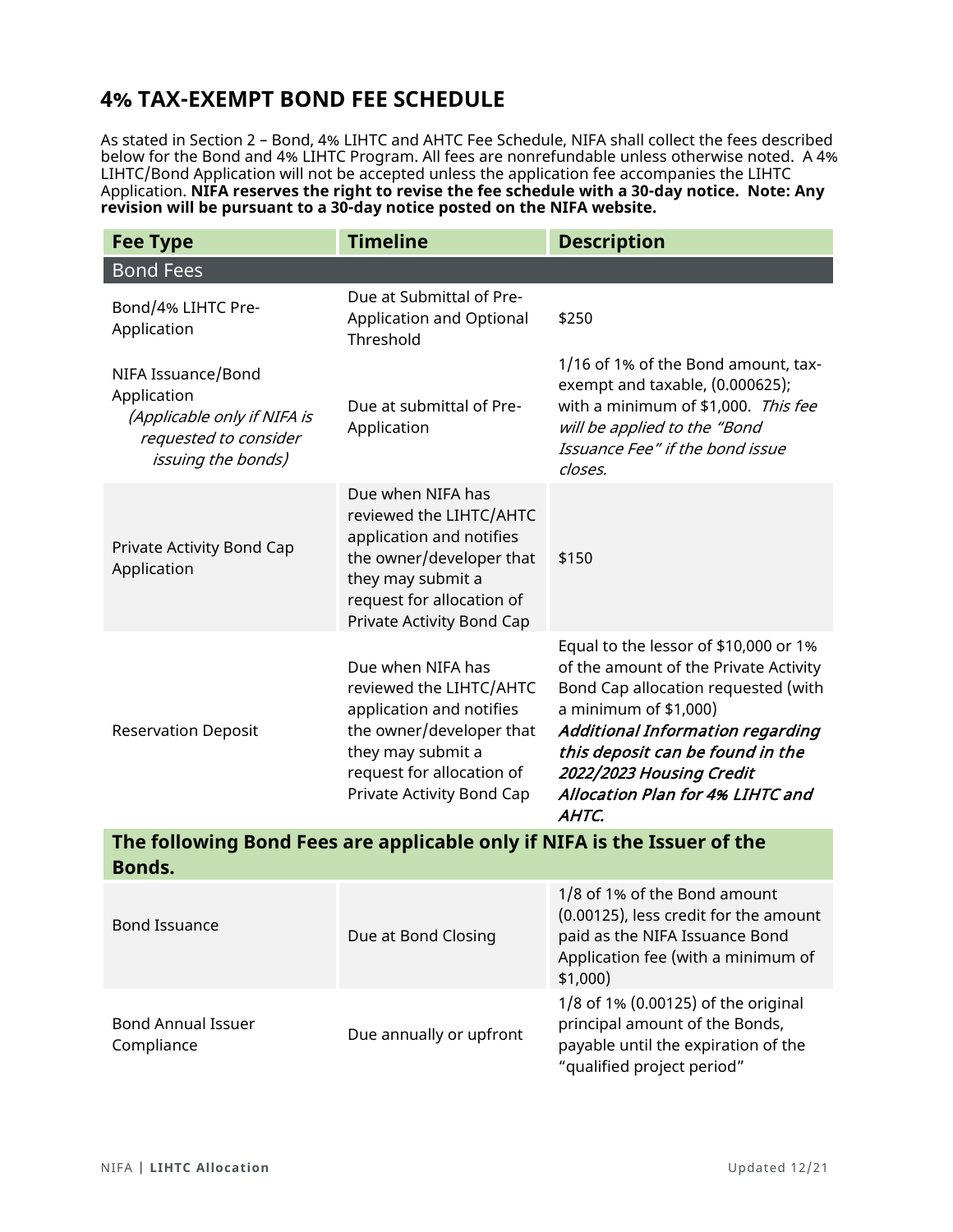| <b>Fee Type</b>                                                              | <b>Timeline</b>                                                           | <b>Description</b>                                                                                                                                                                      |
|------------------------------------------------------------------------------|---------------------------------------------------------------------------|-----------------------------------------------------------------------------------------------------------------------------------------------------------------------------------------|
| <b>Bond Loan</b><br>Document/Regulatory<br>Agreement/Assumption/<br>Transfer | Due at request                                                            | 1/8 of 1% (0.00125) of the original<br>principal amount of the Bonds (with<br>a minimum of \$1,000. The<br>development owner/developer is<br>responsible for paying all other<br>costs. |
| <b>Bond Modification</b>                                                     | Due at request                                                            | 1/8 of 1% (0.00125) of the original<br>principal amount of the Bonds (with<br>a minimum of \$1,000                                                                                      |
| <b>Bond Refunding</b>                                                        | Due at request                                                            | 1/8 of 1% (0.00125) of the original<br>principal amount of the Bonds<br>(aggregate of tax-exempt bonds<br>and taxable; \$1,000 minimum)                                                 |
| 4% LIHTC and AHTC Application Fees                                           |                                                                           |                                                                                                                                                                                         |
| Threshold Review (Optional)                                                  | Due at submittal of Pre-<br>Application                                   | \$250                                                                                                                                                                                   |
| <b>LIHTC Full</b>                                                            | Due at submittal of Full<br>Application                                   | The greater of 1% of the annual<br>LIHTC requested or \$500                                                                                                                             |
| <b>AHTC Full</b>                                                             | Due at submittal of Full<br>Application                                   | \$500                                                                                                                                                                                   |
| 42(m) Letter                                                                 |                                                                           |                                                                                                                                                                                         |
|                                                                              | Due with submittal of the<br>42(m) Letter<br>Documentation - Section<br>4 | The greater of 2% of the annual<br>LIHTC amount or \$500                                                                                                                                |
| <b>Cost Certification</b>                                                    |                                                                           |                                                                                                                                                                                         |
| <b>LIHTC</b>                                                                 | Due within 90 days of PIS                                                 | 2% of the annual amount of LIHTC<br>allocated to the development- See<br><b>Cost Certification Procedures</b><br>Manual                                                                 |
| <b>AHTC</b>                                                                  | Due within 90 days of PIS                                                 | \$500                                                                                                                                                                                   |
| <b>Other Fees</b>                                                            |                                                                           |                                                                                                                                                                                         |
| Application/Documentation<br>Change                                          | Due upon submittal of<br>request                                          | \$100 an hour after the first hour of<br>review, plus attorney fees                                                                                                                     |
| <b>Additional Tax Credit</b><br>Request                                      | Due upon submittal of<br>request                                          | \$2,000                                                                                                                                                                                 |
| Extension                                                                    | Paid concurrently with<br>the extension request                           | \$500                                                                                                                                                                                   |
| Late Fees                                                                    |                                                                           |                                                                                                                                                                                         |
| 42(m) Letter                                                                 | Assessed at 5:01pm on<br>due date - Section 4                             | 1% of the annual LIHTC amount; an<br>additional .5% will be assessed each<br>subsequent 30-day period                                                                                   |